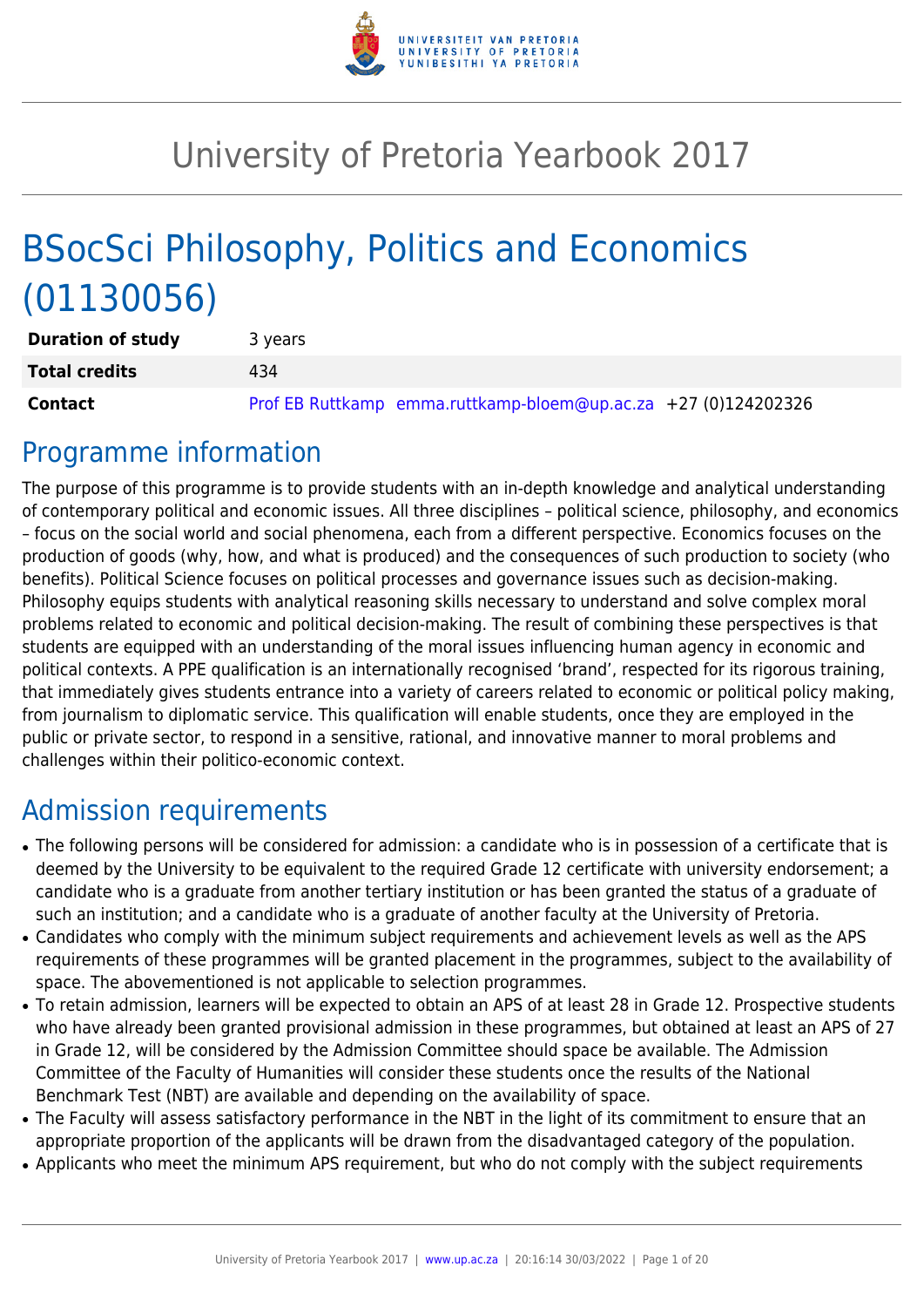

must write the NBT.

• Life Orientation is excluded when calculating the APS.

| Minimum requirements |  |                                                          |  |             |  |  |     |  |
|----------------------|--|----------------------------------------------------------|--|-------------|--|--|-----|--|
| Achievement Level    |  |                                                          |  |             |  |  |     |  |
| Afrikaans or English |  |                                                          |  | Mathematics |  |  | ΔΡϚ |  |
|                      |  | NSC/IEBHIGCSEAS-LevelA-LevelNSC/IEBHIGCSEAS-LevelA-Level |  |             |  |  |     |  |
|                      |  |                                                          |  |             |  |  |     |  |

## Other programme-specific information

- Elective modules: Yr-level 1: Select any two semester modules (one per semester) from the same discipline on yr-level 1 to the credit value of at least 20 credits (if selected from Economic and Management Sciences) or 24 credits (if selected from Humanities).
- The ALL modules are excluded due to the high AP Score (32) required.
- Students who consider doing an honours degree in Economics should consult the student administration of EMS to determine which additional modules they should include in their study programme in order to meet the entry requirements for BComHons in Economics.
- Students who wish to continue with an honours degree in Economics should have completed STK 210, STK 220 in addition to completing EKN 310 and EKN 320.
- Students should choose ONE of the following two sequences of Economics modules: EKN 214/234 or EKN 224/244.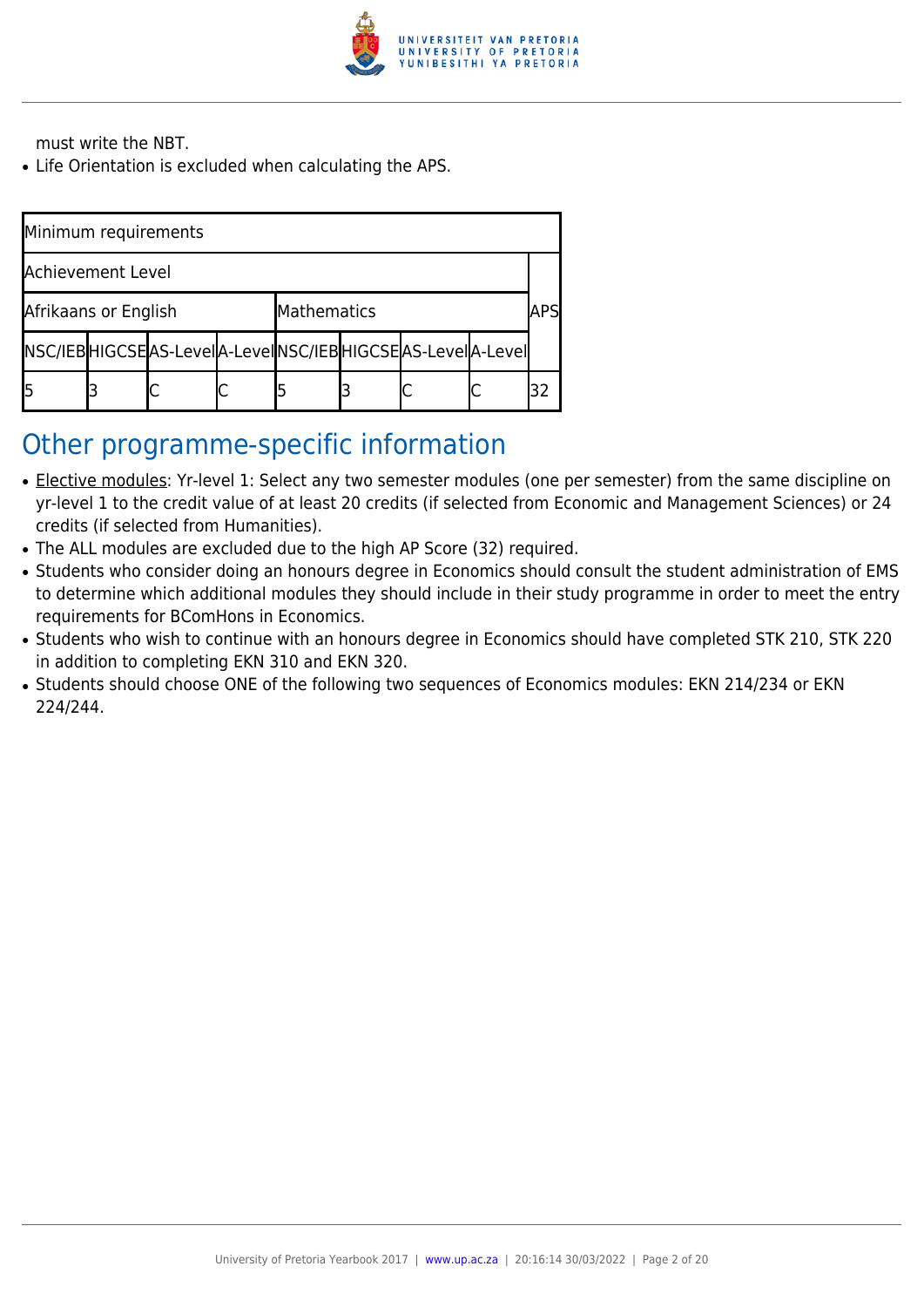

## Curriculum: Year 1

## **Minimum credits: 120**

**Elective modules: Year 1. Select any two semester modules (one per semester) from the same discipline at yr- level 1 to the credit value of at least 20 credits (if selected from Economic and Management Sciences) or 24 credits (if selected from Humanities)**

## **Fundamental modules**

### **Academic information management 101 (AIM 101)**

| <b>Module credits</b>         | 6.00                                                                                                                                                                                                                                                                                                                                                     |
|-------------------------------|----------------------------------------------------------------------------------------------------------------------------------------------------------------------------------------------------------------------------------------------------------------------------------------------------------------------------------------------------------|
| Service modules               | Faculty of Engineering, Built Environment and Information Technology<br><b>Faculty of Education</b><br>Faculty of Economic and Management Sciences<br><b>Faculty of Humanities</b><br>Faculty of Law<br><b>Faculty of Health Sciences</b><br>Faculty of Natural and Agricultural Sciences<br>Faculty of Theology<br><b>Faculty of Veterinary Science</b> |
| <b>Prerequisites</b>          | No prerequisites.                                                                                                                                                                                                                                                                                                                                        |
| <b>Contact time</b>           | 2 lectures per week                                                                                                                                                                                                                                                                                                                                      |
| Language of tuition           | Separate classes for Afrikaans and English                                                                                                                                                                                                                                                                                                               |
| <b>Academic organisation</b>  | <b>Information Science</b>                                                                                                                                                                                                                                                                                                                               |
| <b>Period of presentation</b> | Semester 1                                                                                                                                                                                                                                                                                                                                               |

#### **Module content**

Find, evaluate, process, manage and present information resources for academic purposes using appropriate technology. Apply effective search strategies in different technological environments. Demonstrate the ethical and fair use of information resources. Integrate 21st-century communications into the management of academic information.

## **Academic information management 111 (AIM 111)**

| <b>Module credits</b>  | 4.00                                                                                                                                                                                                                                                                                                                    |
|------------------------|-------------------------------------------------------------------------------------------------------------------------------------------------------------------------------------------------------------------------------------------------------------------------------------------------------------------------|
| <b>Service modules</b> | Faculty of Engineering, Built Environment and Information Technology<br><b>Faculty of Education</b><br><b>Faculty of Economic and Management Sciences</b><br><b>Faculty of Humanities</b><br>Faculty of Law<br><b>Faculty of Health Sciences</b><br>Faculty of Natural and Agricultural Sciences<br>Faculty of Theology |
| <b>Prerequisites</b>   | No prerequisites.                                                                                                                                                                                                                                                                                                       |
| <b>Contact time</b>    | MAMELODI, 2 lectures per week                                                                                                                                                                                                                                                                                           |
|                        |                                                                                                                                                                                                                                                                                                                         |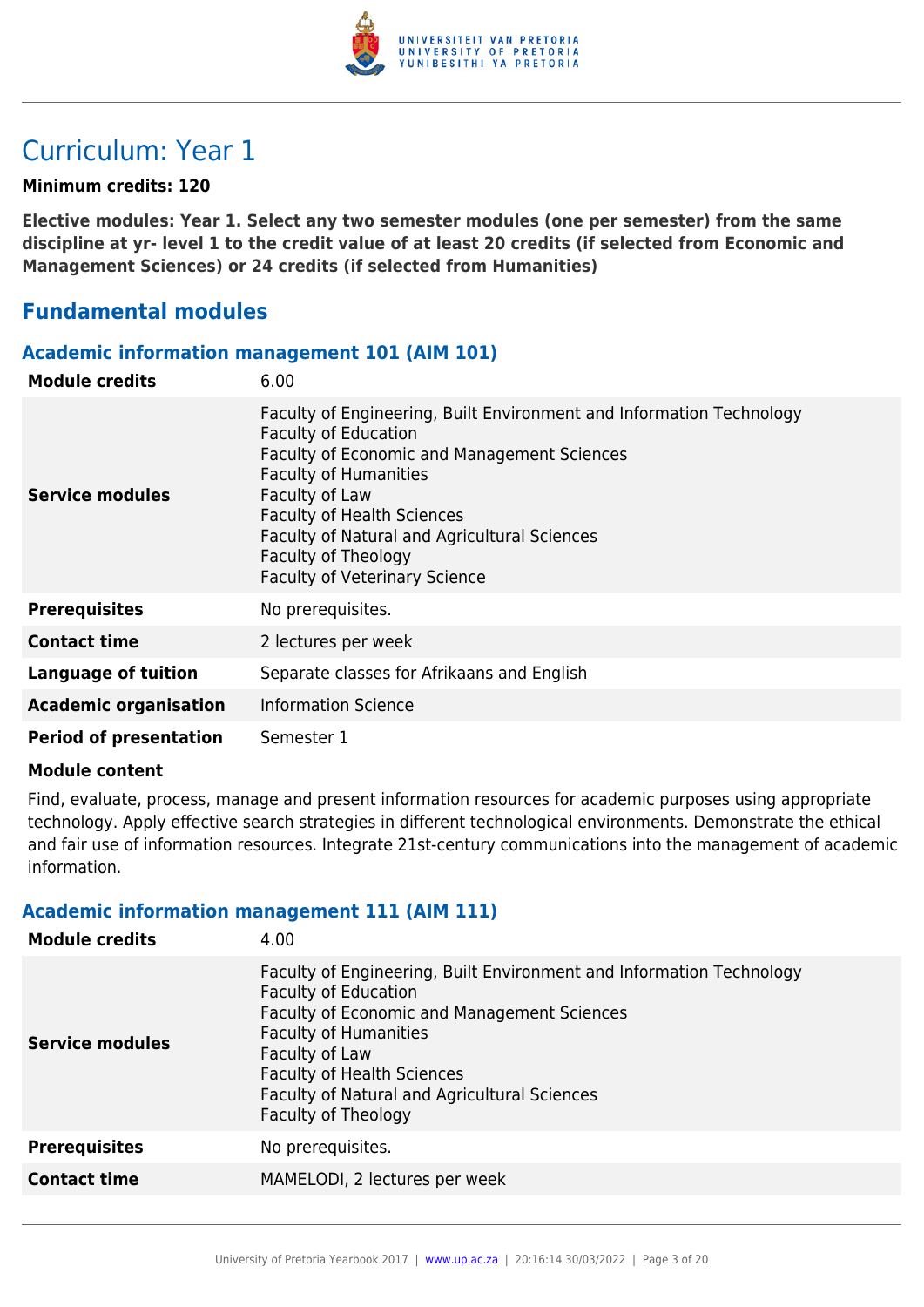

| Language of tuition           | Separate classes for Afrikaans and English |
|-------------------------------|--------------------------------------------|
| <b>Academic organisation</b>  | Information Science                        |
| <b>Period of presentation</b> | Semester 1                                 |

Find, evaluate, process, manage and present information resources for academic purposes using appropriate technology.

## **Academic information management 121 (AIM 121)**

| <b>Module credits</b>         | 4.00                                                                                                                                                                                                                                                                                                                                                            |
|-------------------------------|-----------------------------------------------------------------------------------------------------------------------------------------------------------------------------------------------------------------------------------------------------------------------------------------------------------------------------------------------------------------|
| Service modules               | Faculty of Engineering, Built Environment and Information Technology<br><b>Faculty of Education</b><br><b>Faculty of Economic and Management Sciences</b><br><b>Faculty of Humanities</b><br>Faculty of Law<br><b>Faculty of Health Sciences</b><br>Faculty of Natural and Agricultural Sciences<br>Faculty of Theology<br><b>Faculty of Veterinary Science</b> |
| <b>Prerequisites</b>          | No prerequisites.                                                                                                                                                                                                                                                                                                                                               |
| <b>Contact time</b>           | 2 lectures per week, MAMELODI                                                                                                                                                                                                                                                                                                                                   |
| <b>Language of tuition</b>    | Separate classes for Afrikaans and English                                                                                                                                                                                                                                                                                                                      |
| <b>Academic organisation</b>  | <b>Informatics</b>                                                                                                                                                                                                                                                                                                                                              |
| <b>Period of presentation</b> | Semester 2                                                                                                                                                                                                                                                                                                                                                      |

#### **Module content**

Apply effective search strategies in different technological environments. Demonstrate the ethical and fair use of information resources. Integrate 21st-century communications into the management of academic information.

## **Academic orientation 101 (UPO 101)**

| <b>Module credits</b>         | 0.00                                       |
|-------------------------------|--------------------------------------------|
| <b>Prerequisites</b>          | No prerequisites.                          |
| Language of tuition           | Afrikaans and English is used in one class |
| <b>Academic organisation</b>  | Humanities Dean's Office                   |
| <b>Period of presentation</b> | Year                                       |

## **Core modules**

## **Economics 110 (EKN 110)**

**Module credits** 10.00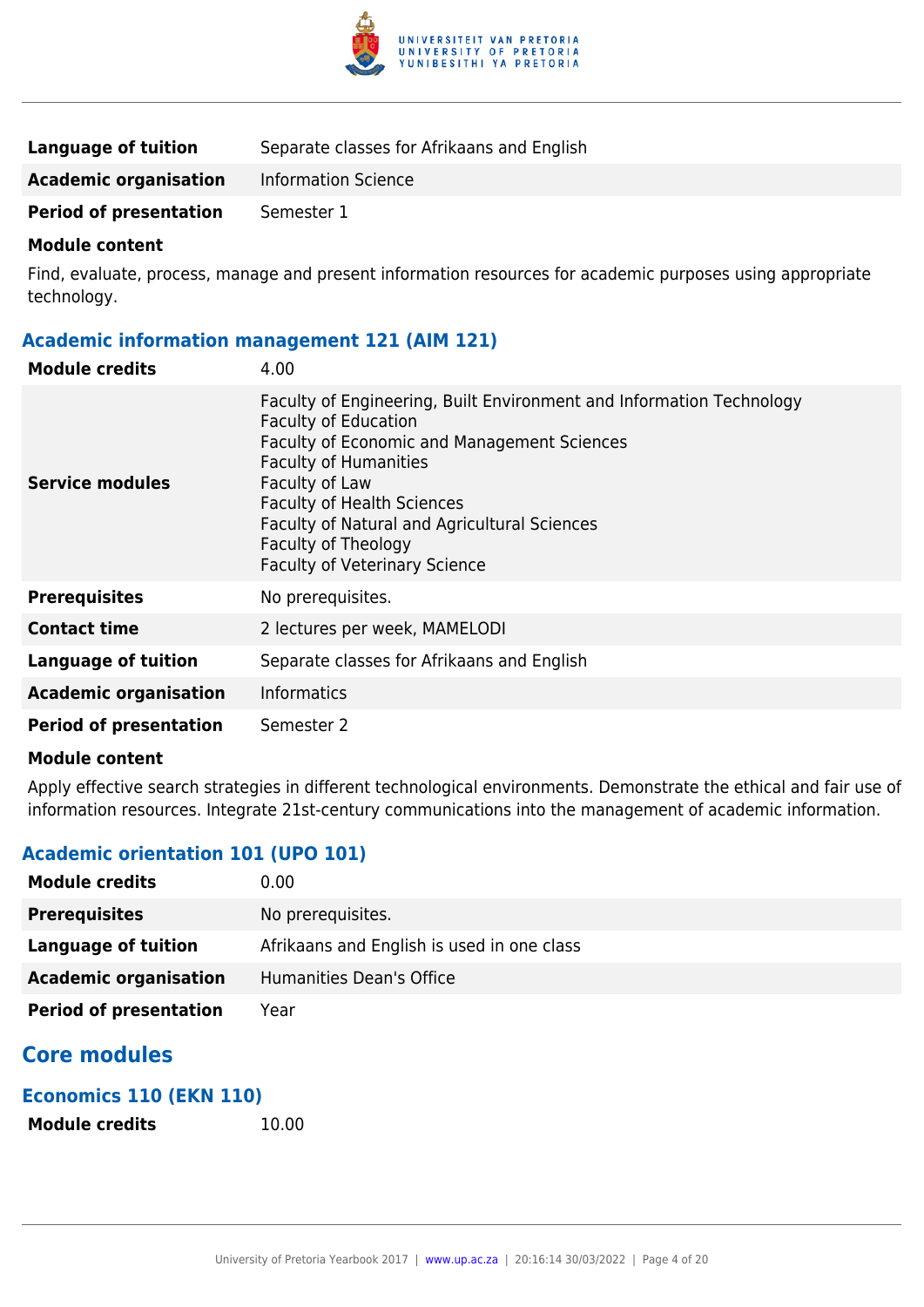

| <b>Service modules</b>        | Faculty of Engineering, Built Environment and Information Technology<br><b>Faculty of Education</b><br><b>Faculty of Humanities</b><br>Faculty of Natural and Agricultural Sciences |
|-------------------------------|-------------------------------------------------------------------------------------------------------------------------------------------------------------------------------------|
| <b>Prerequisites</b>          | No prerequisites.                                                                                                                                                                   |
| <b>Contact time</b>           | 1 discussion class per week, 2 lectures per week                                                                                                                                    |
| <b>Language of tuition</b>    | Separate classes for Afrikaans and English                                                                                                                                          |
| <b>Academic organisation</b>  | <b>Economics</b>                                                                                                                                                                    |
| <b>Period of presentation</b> | Semester 1                                                                                                                                                                          |

This module deals with the core principles of economics. A distinction between macroeconomics and microeconomics is made. A discussion of the market system and circular flow of goods, services and money is followed by a section dealing with microeconomic principles, including demand and supply analysis, consumer behaviour and utility maximisation, production and the costs thereof, and the different market models and firm behaviour. Labour market institutions and issues, wage determination, as well as income inequality and poverty are also addressed. A section of money, banking, interest rates and monetary policy concludes the course.

## **Economics 120 (EKN 120)**

| <b>Module credits</b>         | 10.00                                                                                                                                                                               |
|-------------------------------|-------------------------------------------------------------------------------------------------------------------------------------------------------------------------------------|
| <b>Service modules</b>        | Faculty of Engineering, Built Environment and Information Technology<br><b>Faculty of Education</b><br><b>Faculty of Humanities</b><br>Faculty of Natural and Agricultural Sciences |
| <b>Prerequisites</b>          | EKN 110 GS or EKN 113 GS and at least 4 (50-59%) in Mathematics in the Grade<br>12 examination or 60% in STK 113 and concurrently registered for STK 123                            |
| <b>Contact time</b>           | 2 lectures per week, 1 discussion class per week                                                                                                                                    |
| <b>Language of tuition</b>    | Separate classes for Afrikaans and English                                                                                                                                          |
| <b>Academic organisation</b>  | Economics                                                                                                                                                                           |
| <b>Period of presentation</b> | Semester 2                                                                                                                                                                          |

#### **Module content**

This module deals with the core principles of economics, especially macroeconomic measurement the private and public sectors of the South African economy receive attention, while basic macroeconomic relationships and the measurement of domestic output and national income are discussed. Aggregate demand and supply analysis stands core to this course which is also used to introduce students to the analysis of economic growth, unemployment and inflation. The microeconomics of government is addressed in a separate section, followed by a section on international economics, focusing on international trade, exchange rates and the balance of payments. The economics of developing countries and South Africa in the global economy conclude the course.

## **Philosophy 110 (FIL 110)**

**Module credits** 12.00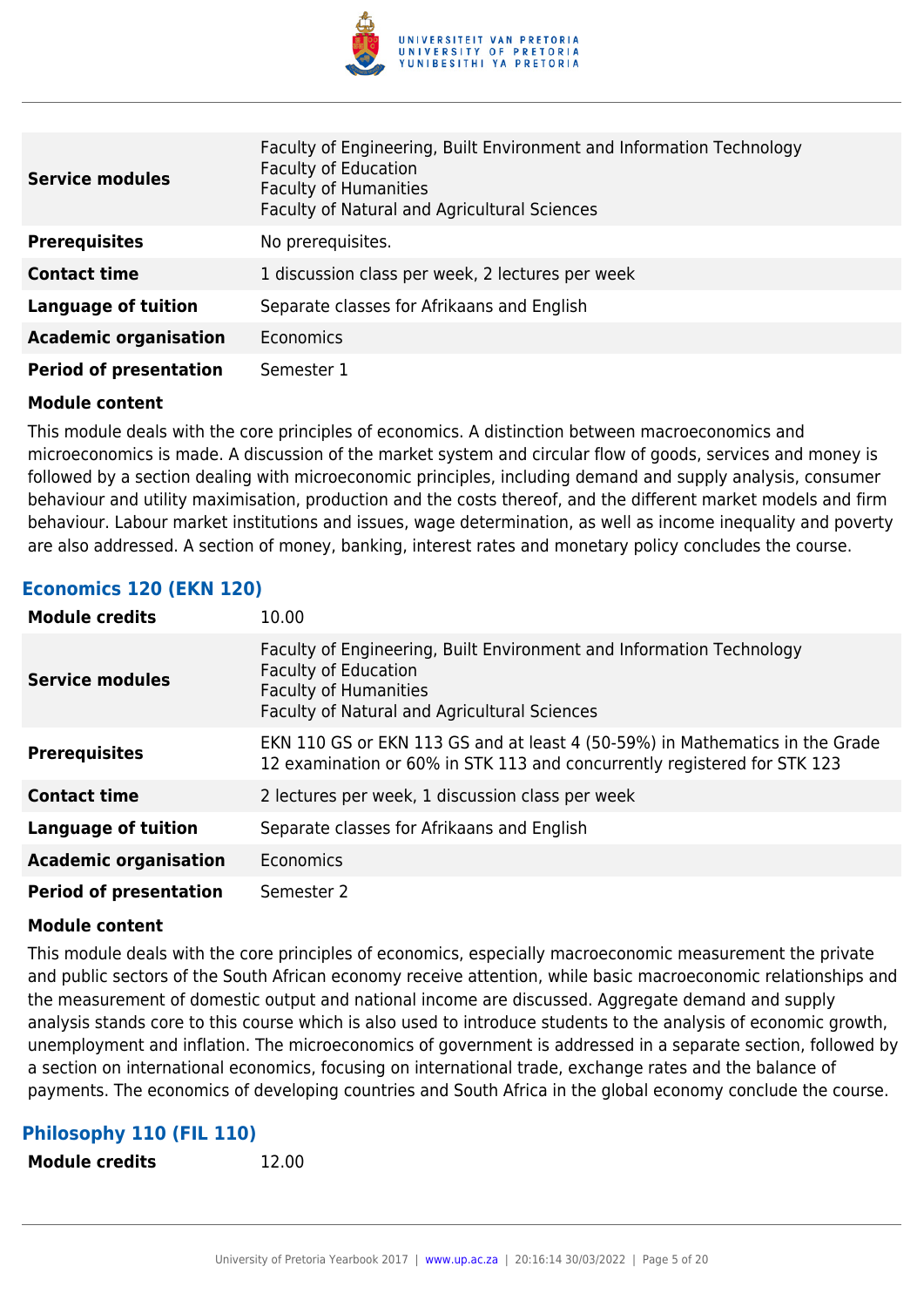

| <b>Service modules</b>        | Faculty of Engineering, Built Environment and Information Technology<br>Faculty of Law |
|-------------------------------|----------------------------------------------------------------------------------------|
| <b>Prerequisites</b>          | No prerequisites.                                                                      |
| <b>Contact time</b>           | 3 lectures per week, 1 discussion class per week                                       |
| <b>Language of tuition</b>    | Separate classes for Afrikaans and English                                             |
| <b>Academic organisation</b>  | Philosophy                                                                             |
| <b>Period of presentation</b> | Semester 1                                                                             |

Introduction to Philosophy

The two semester modules at first-year level introduce students to the four main subfields of Philosophy, namely epistemology and metaphysics, ethics and political philosophy. This module introduces students to two of these subfields. Students must contact the Department of Philosophy to ascertain which two subfields are covered in each semester as the choice may change from time to time due to availability of teaching staff. Students will become acquainted with the nature of philosophical reflection by exploring a number of classical philosophical themes in each subfield. Throughout the module there is an emphasis on developing those critical thinking, reading and writing skills that are required in Philosophy, while students become acquainted with the power of critique as critical judgment and discernment.

## **Philosophy 120 (FIL 120)**

| <b>Module credits</b>         | 12.00                                                                                  |
|-------------------------------|----------------------------------------------------------------------------------------|
| <b>Service modules</b>        | Faculty of Engineering, Built Environment and Information Technology<br>Faculty of Law |
| <b>Prerequisites</b>          | No prerequisites.                                                                      |
| <b>Contact time</b>           | 1 discussion class per week, 3 lectures per week                                       |
| <b>Language of tuition</b>    | Separate classes for Afrikaans and English                                             |
| <b>Academic organisation</b>  | Philosophy                                                                             |
| <b>Period of presentation</b> | Semester 2                                                                             |

#### **Module content**

Introduction to Philosophy

The two semester modules at first-year level introduce students to the four main subfields of Philosophy, namely epistemology and metaphysics, ethics and political philosophy. This module introduces students to two of these subfields. Students must contact the Department of Philosophy to ascertain which two subfields are covered in each semester as the choice may change from time to time due to availability of teaching staff. Students will become acquainted with the nature of philosophical reflection by exploring a number of classical philosophical themes in each subfield. Throughout the module there is an emphasis on developing those critical thinking, reading and writing skills that are required in Philosophy, while students become acquainted with the power of critique as critical judgment and discernment.

## **Statistics 110 (STK 110)**

**Module credits** 13.00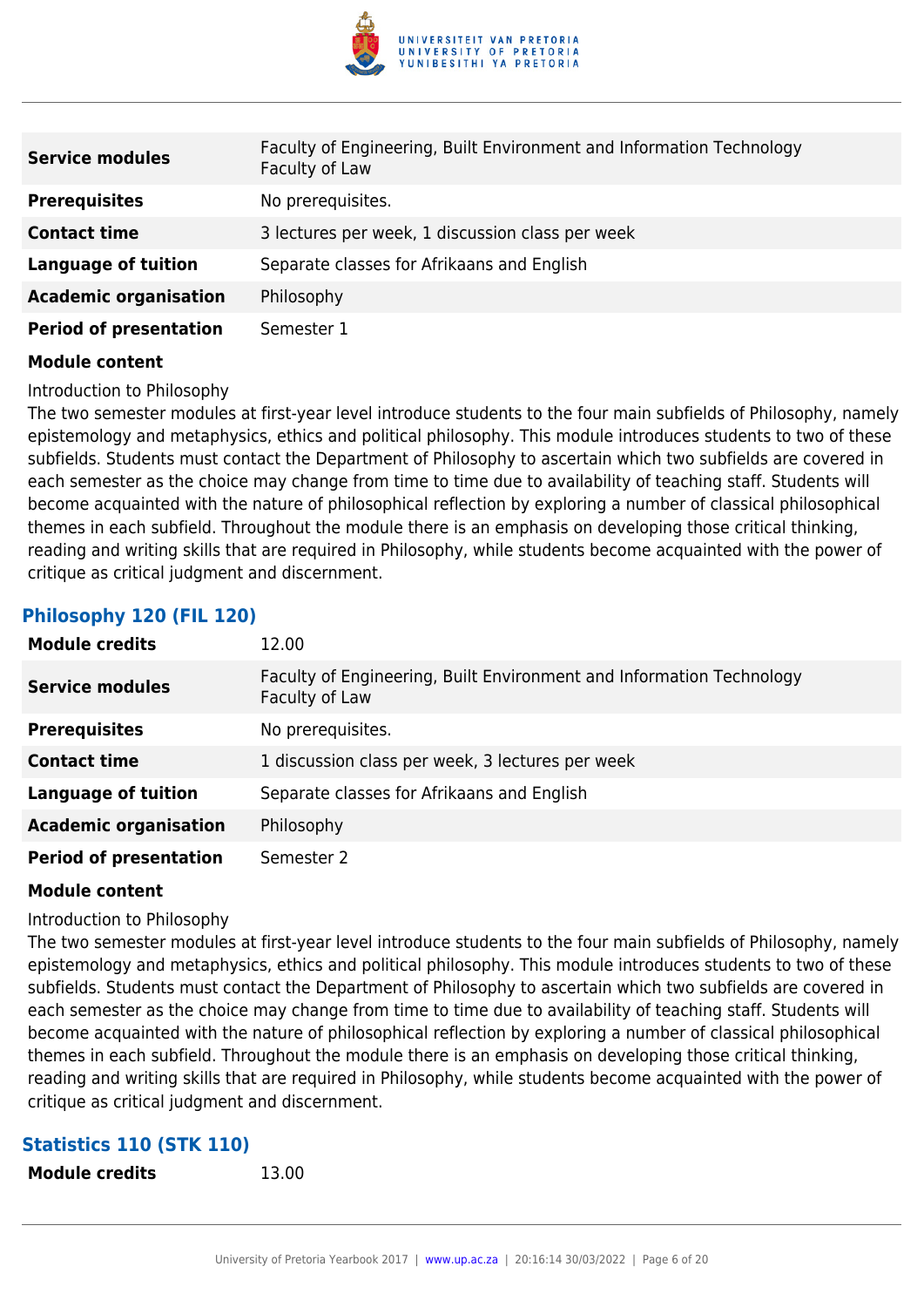

| <b>Service modules</b>        | Faculty of Engineering, Built Environment and Information Technology<br><b>Faculty of Education</b><br><b>Faculty of Humanities</b><br>Faculty of Natural and Agricultural Sciences |
|-------------------------------|-------------------------------------------------------------------------------------------------------------------------------------------------------------------------------------|
| <b>Prerequisites</b>          | At least 5 (60-69%) in Mathematics in the Grade 12 examination. Candidates who<br>do not qualify for STK 110 must register for STK 113 and STK 123                                  |
| <b>Contact time</b>           | 1 tutorial per week, 1 practical per week, 3 lectures per week                                                                                                                      |
| <b>Language of tuition</b>    | Separate classes for Afrikaans and English                                                                                                                                          |
| <b>Academic organisation</b>  | <b>Statistics</b>                                                                                                                                                                   |
| <b>Period of presentation</b> | Semester 1                                                                                                                                                                          |

Descriptive statistics:

Sampling and the collection of data; frequency distributions and graphical representations. Descriptive measures of location and dispersion.

Probability and inference:

Introductory probability theory and theoretical distributions. Sampling distributions. Estimation theory and hypothesis testing of sampling averages and proportions (one and two-sample cases). Identification, use, evaluation and interpretation of statistical computer packages and statistical techniques.

## **Statistics 120 (STK 120)**

| <b>Module credits</b>         | 13.00                                                                                                                                                                               |
|-------------------------------|-------------------------------------------------------------------------------------------------------------------------------------------------------------------------------------|
| <b>Service modules</b>        | Faculty of Engineering, Built Environment and Information Technology<br><b>Faculty of Education</b><br><b>Faculty of Humanities</b><br>Faculty of Natural and Agricultural Sciences |
| <b>Prerequisites</b>          | STK 110 GS or both STK 113 GS and STK 123 GS or both WST 133 and WST 143 or<br>STK 133 and STK 143                                                                                  |
| <b>Contact time</b>           | 1 practical per week, 1 tutorial per week, 3 lectures per week                                                                                                                      |
| <b>Language of tuition</b>    | Separate classes for Afrikaans and English                                                                                                                                          |
| <b>Academic organisation</b>  | <b>Statistics</b>                                                                                                                                                                   |
| <b>Period of presentation</b> | Semester 2                                                                                                                                                                          |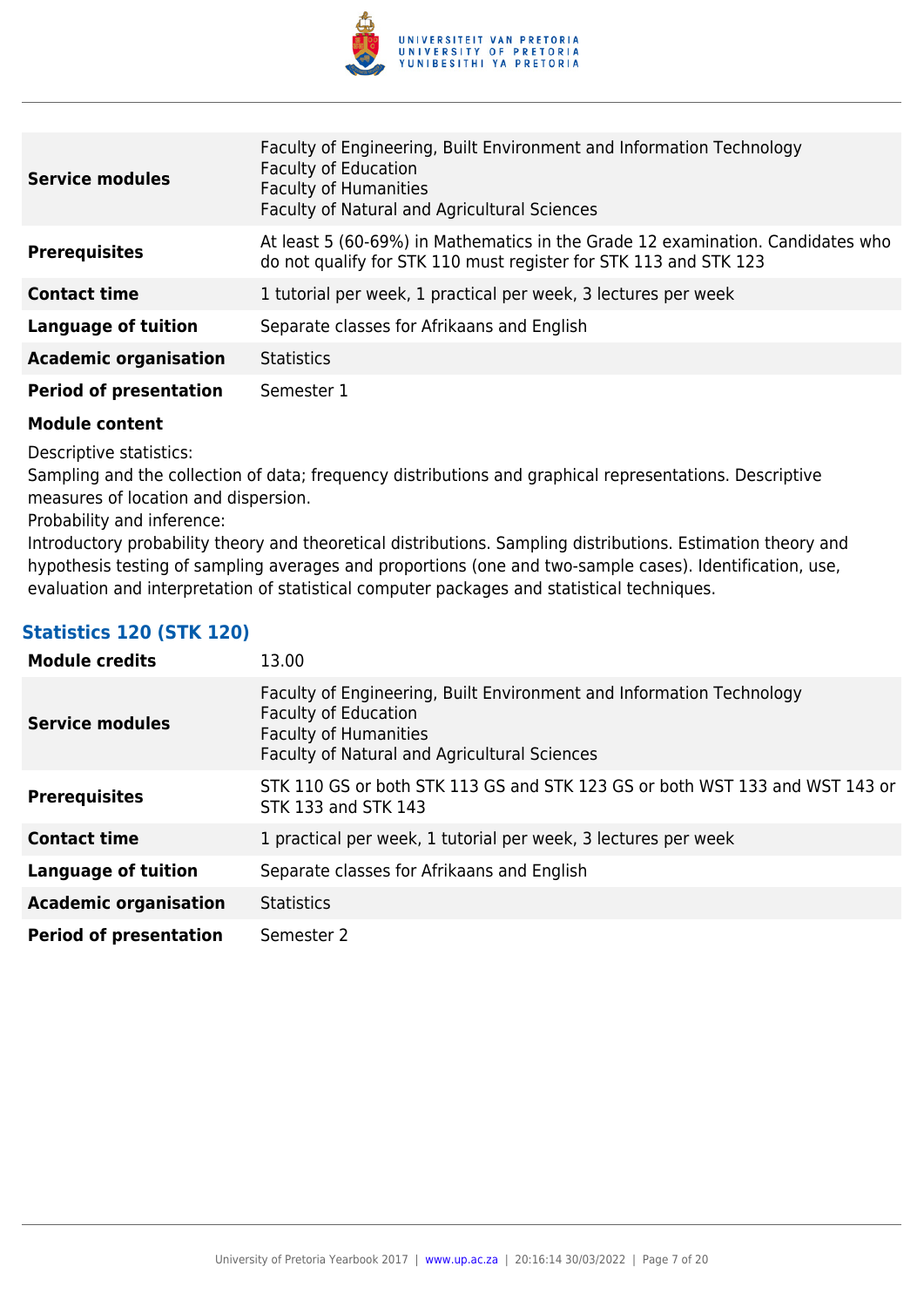

Multivariate statistics:

Analysis of variance, categorical data analysis, distribution-free methods, curve fitting, regression and correlation, the analysis of time series and indices.

Statistical and economic applications of quantitative techniques:

Systems of linear equations: drafting, matrices, solving and application. Optimisation; linear functions (two and more independent variables), non-linear functions (one and two independent variables). Marginal and total functions. Stochastic and deterministic variables in statistical and economic context: producers' and consumers' surplus, distribution functions, probability distributions, probability density functions. Identification, use, evaluation, interpretation of statistical computer packages and statistical techniques.

This module is also presented as an anti-semester bilingual module.

## **Politics 101 (PTO 101)**

| <b>Module credits</b>         | 24.00                                       |
|-------------------------------|---------------------------------------------|
| <b>Service modules</b>        | Faculty of Economic and Management Sciences |
| <b>Contact time</b>           | 3 lectures per week                         |
| Language of tuition           | Separate classes for Afrikaans and English  |
| <b>Academic organisation</b>  | <b>Political Sciences</b>                   |
| <b>Period of presentation</b> | Year                                        |

## **Module content**

An introduction to the study of organised political society at national and international levels with specific reference to political concepts, approaches and methods. The emphasis is on state and governance as frameworks for analysis in light of the salient changes brought about at national and international levels by globalisation. Attention is paid to the corresponding dynamics of regime development, performance and change at national and international levels considering increasing challenges to national sovereignty from within and without states in a context of a growing global agenda dealing with transnational issues and challenges, such as the environment, human rights, development and humanitarian intervention.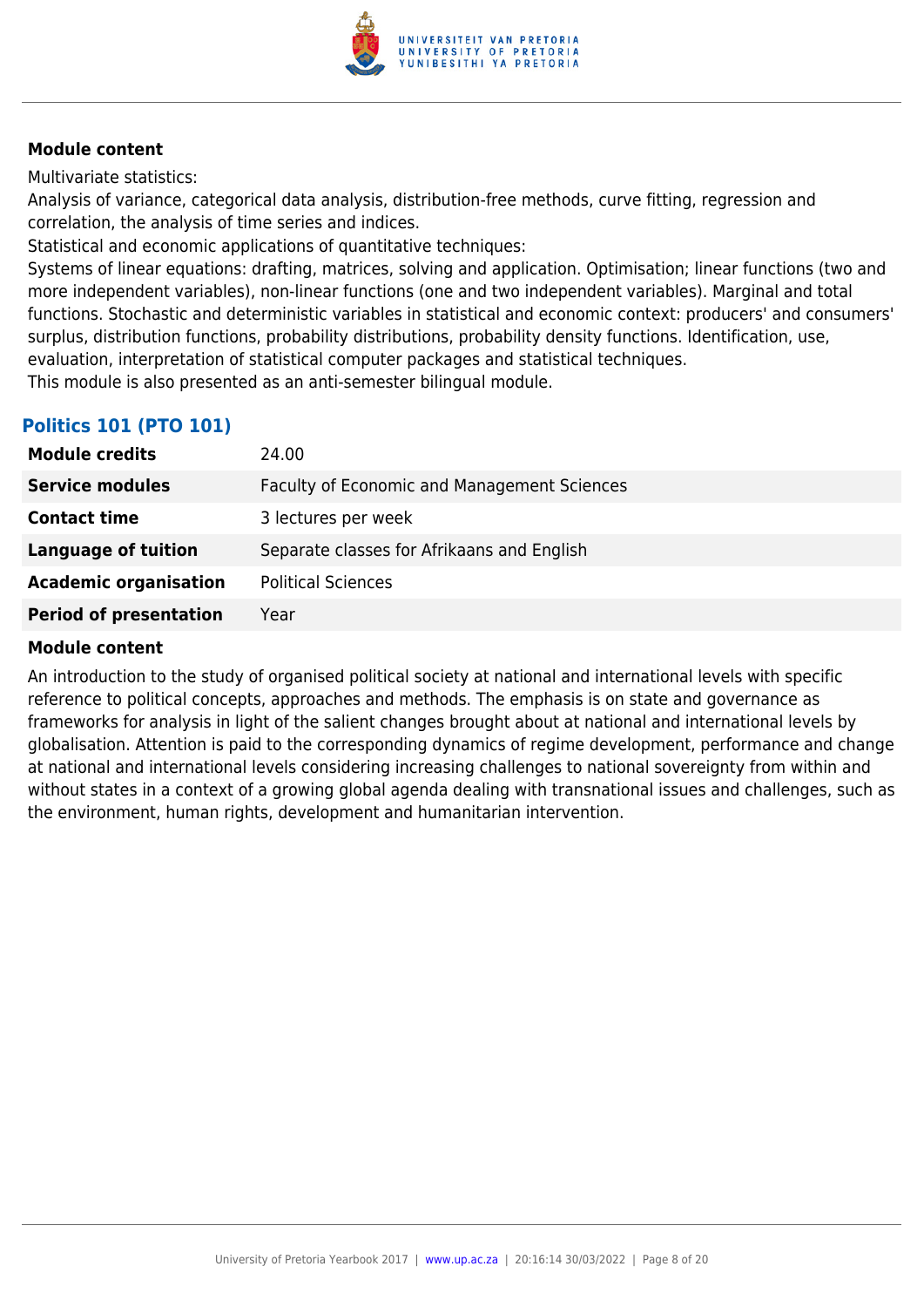

## Curriculum: Year 2

## **Minimum credits: 152**

**Students should choose ONE of the following two sequences of Economics modules in Year 2:** 

**EKN 214/234 or EKN 224/244**

**Students should choose ONE of the following two sequences of Political Sciences modules in Year 2: IPL 210/220 or STL 210/220.**

## **Core modules**

## **Economics 214 (EKN 214)**

| <b>Module credits</b>         | 16.00                                                                                                                                                                               |
|-------------------------------|-------------------------------------------------------------------------------------------------------------------------------------------------------------------------------------|
| <b>Service modules</b>        | Faculty of Engineering, Built Environment and Information Technology<br><b>Faculty of Education</b><br><b>Faculty of Humanities</b><br>Faculty of Natural and Agricultural Sciences |
| <b>Prerequisites</b>          | EKN 110 GS and EKN 120 or EKN 113 GS and EKN 123 and STK 110 GS and STK<br>120 GS                                                                                                   |
| <b>Contact time</b>           | 3 lectures per week                                                                                                                                                                 |
| <b>Language of tuition</b>    | Separate classes for Afrikaans and English                                                                                                                                          |
| <b>Academic organisation</b>  | Economics                                                                                                                                                                           |
| <b>Period of presentation</b> | Semester 1                                                                                                                                                                          |

## **Module content**

#### Macroeconomics

From Wall and Bay Street to Diagonal Street: a thorough understanding of the mechanisms and theories explaining the workings of the economy is essential. Macroeconomic insight is provided on the real market, the money market, two market equilibrium, monetarism, growth theory, cyclical analysis, inflation, Keynesian general equilibrium analysis and fiscal and monetary policy issues.

## **Economics 224 (EKN 224)**

| <b>Module credits</b>         | 16.00                                                                                                       |
|-------------------------------|-------------------------------------------------------------------------------------------------------------|
| Service modules               | <b>Faculty of Education</b><br><b>Faculty of Humanities</b><br>Faculty of Natural and Agricultural Sciences |
| <b>Prerequisites</b>          | EKN 110 GS and EKN 120 or EKN 113 GS and EKN 123; and STK 110 GS and 120<br>GS                              |
| <b>Contact time</b>           | 3 lectures per week                                                                                         |
| <b>Language of tuition</b>    | Separate classes for Afrikaans and English                                                                  |
| <b>Academic organisation</b>  | Economics                                                                                                   |
| <b>Period of presentation</b> | Semester 1                                                                                                  |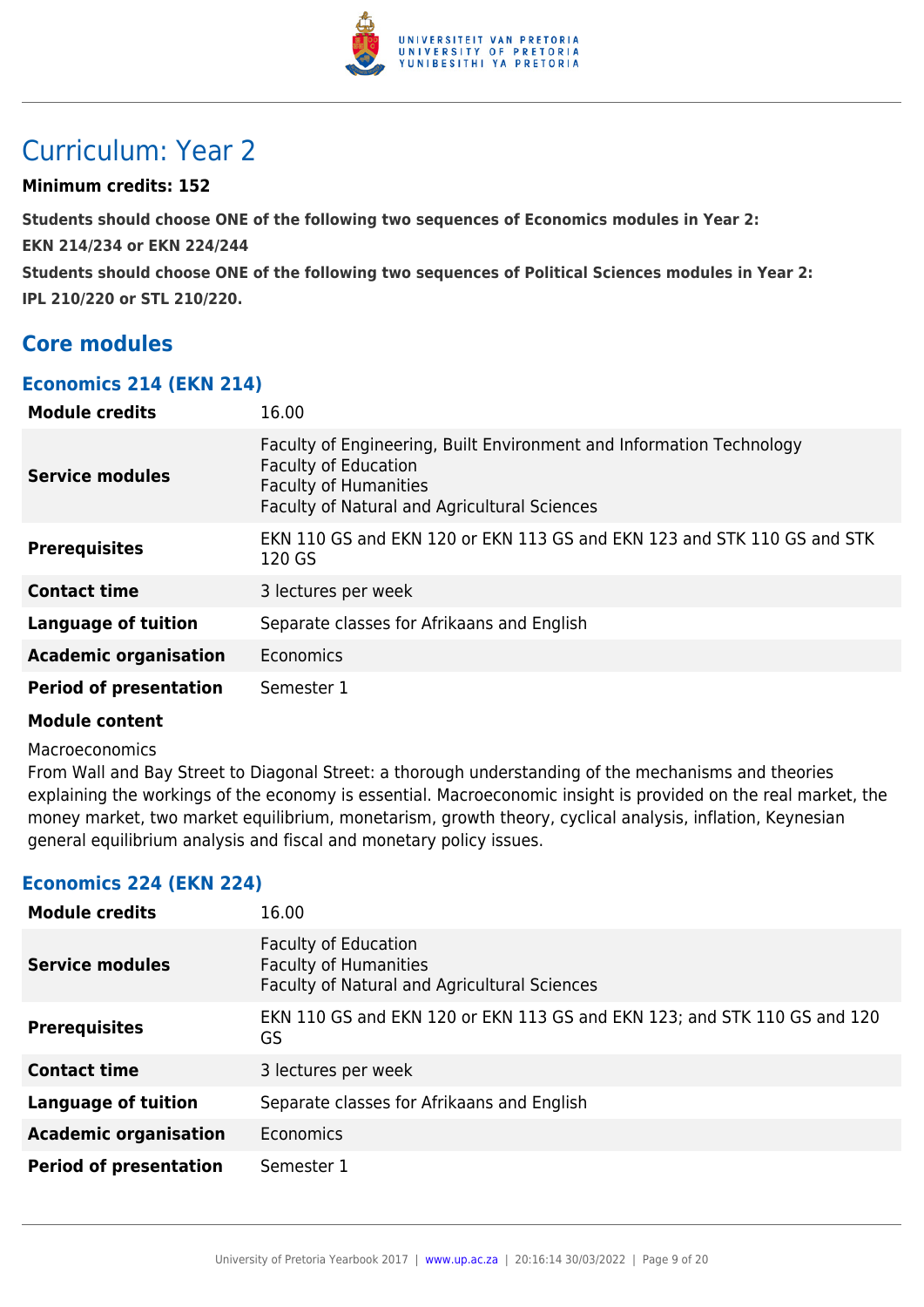

#### Microeconomics

Microeconomic insight is provided into: consumer and producer theory, general microeconomic equilibrium, Pareto-optimality and optimality of the price mechanism, welfare economics, market forms and the production structure of South Africa. Statistic and econometric analysis of microeconomic issues.

## **Philosophy 210 (FIL 210)**

| <b>Module credits</b>         | 20.00                                                                |
|-------------------------------|----------------------------------------------------------------------|
| <b>Service modules</b>        | Faculty of Engineering, Built Environment and Information Technology |
| <b>Prerequisites</b>          | At least one of FIL 110, 120                                         |
| <b>Contact time</b>           | 2 lectures per week, 1 discussion class per week                     |
| <b>Language of tuition</b>    | Separate classes for Afrikaans and English                           |
| <b>Academic organisation</b>  | Philosophy                                                           |
| <b>Period of presentation</b> | Semester 1                                                           |

### **Module content**

#### History of modern philosophy I and II

A concise history of modern philosophy. The following are examples of themes that may be explored: The Renaissance, the Scientific Revolution, the foundations of the modern worldview (in contrast to the premodern), the European Enlightenment, Romanticism, German Idealism (Kant and Hegel), Marx and Marxism, Kierkegaard and Existentialism, the philosophy of Nietzsche. A selection of contemporary critical responses to modern philosophy may be explored; these may include for example African philosophy, analytical (Anglo-American) philosophy, postmodernism, neo-Marxism, etc.

## **Philosophy 220 (FIL 220)**

| <b>Module credits</b>         | 20.00                                                                |
|-------------------------------|----------------------------------------------------------------------|
| <b>Service modules</b>        | Faculty of Engineering, Built Environment and Information Technology |
| <b>Prerequisites</b>          | At least one of FIL 110, 120                                         |
| <b>Contact time</b>           | 2 lectures per week, 1 discussion class per week                     |
| <b>Language of tuition</b>    | Separate classes for Afrikaans and English                           |
| <b>Academic organisation</b>  | Philosophy                                                           |
| <b>Period of presentation</b> | Semester 2                                                           |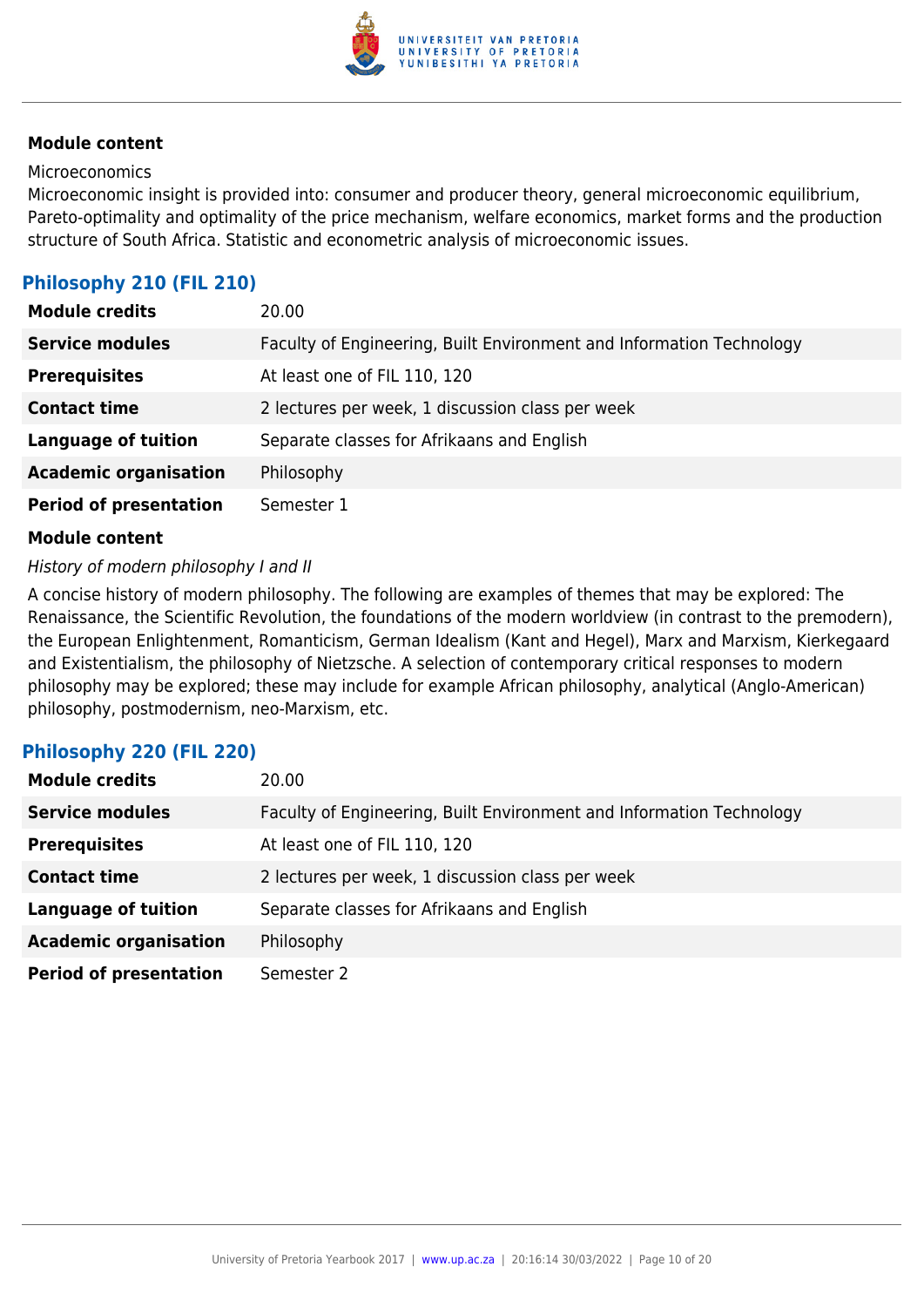

#### Political philosophy and ethics

In this module the ways in which human reality is reflected on in practical philosophy, are examined. Both the analytical, interpretative perspective and the normative perspective are covered. This is done with the aid of a selection of key themes and texts from the history of philosophy, but with special attention to their contemporary relevance. The first of the two foci of this semester module will be on political philosophy. Among the issues that may be covered are justice, power, ideology, authority, the social contract, law, legitimacy, recognition, etc. The second focus of this semester module will be on ethics. Among the issues that may be covered are the formation of rules, principles, ideal, dispositions and the capability to judge that regulate such diverse phenomena as freedom, equality, rights, distribution, oppression. pluralism, and others. The classical approaches to ethics - virtue ethics, deontology, consequentialism - will form the backdrop against which moral philosophy will be discussed. In this module, in general, the student can expect to be exposed to the work of Plato, Aristotle, Augustine, Aquinas, Machiavelli, Hobbes, Locke, Kant, Hegel, Marx, Sidgwick, Nietzsche, Weber, Mead, Arendt, Habermas, Rawls, Ricoeur, Walzer, Young, Sen, Honneth, and others.

## **International relations 210 (IPL 210)**

| <b>Module credits</b>         | 20.00                                              |
|-------------------------------|----------------------------------------------------|
| <b>Service modules</b>        | <b>Faculty of Economic and Management Sciences</b> |
| <b>Prerequisites</b>          | PTO 101 (GS)                                       |
| <b>Contact time</b>           | 3 lectures per week                                |
| <b>Language of tuition</b>    | Module is presented in English                     |
| <b>Academic organisation</b>  | <b>Political Sciences</b>                          |
| <b>Period of presentation</b> | Semester 1                                         |

#### **Module content**

International theory and organisation

What causes war and peace? Can international order and justice be reconciled? Does the international structure matter? The answers depend on the theoretical lenses through which world politics are viewed. An overview is provided of competing theoretical perspectives of international relations. It includes mainstream and alternative perspectives, as well as the underlying ideas, theories and variants of each. These theories also propose different approaches to global peace, amongst others peace through international organisation. A comprehensive analysis is made of selected international organisations with a universal or regional scope, such as the United Nations, the African Union and the Southern African Development Community, and of international law that underpins these organisations and their activities.

## **Module credits** 20.00 **Service modules** Faculty of Economic and Management Sciences **Prerequisites** PTO 101 (GS), IPL 210(GS) **Contact time** 3 lectures per week

## **International relations 220 (IPL 220)**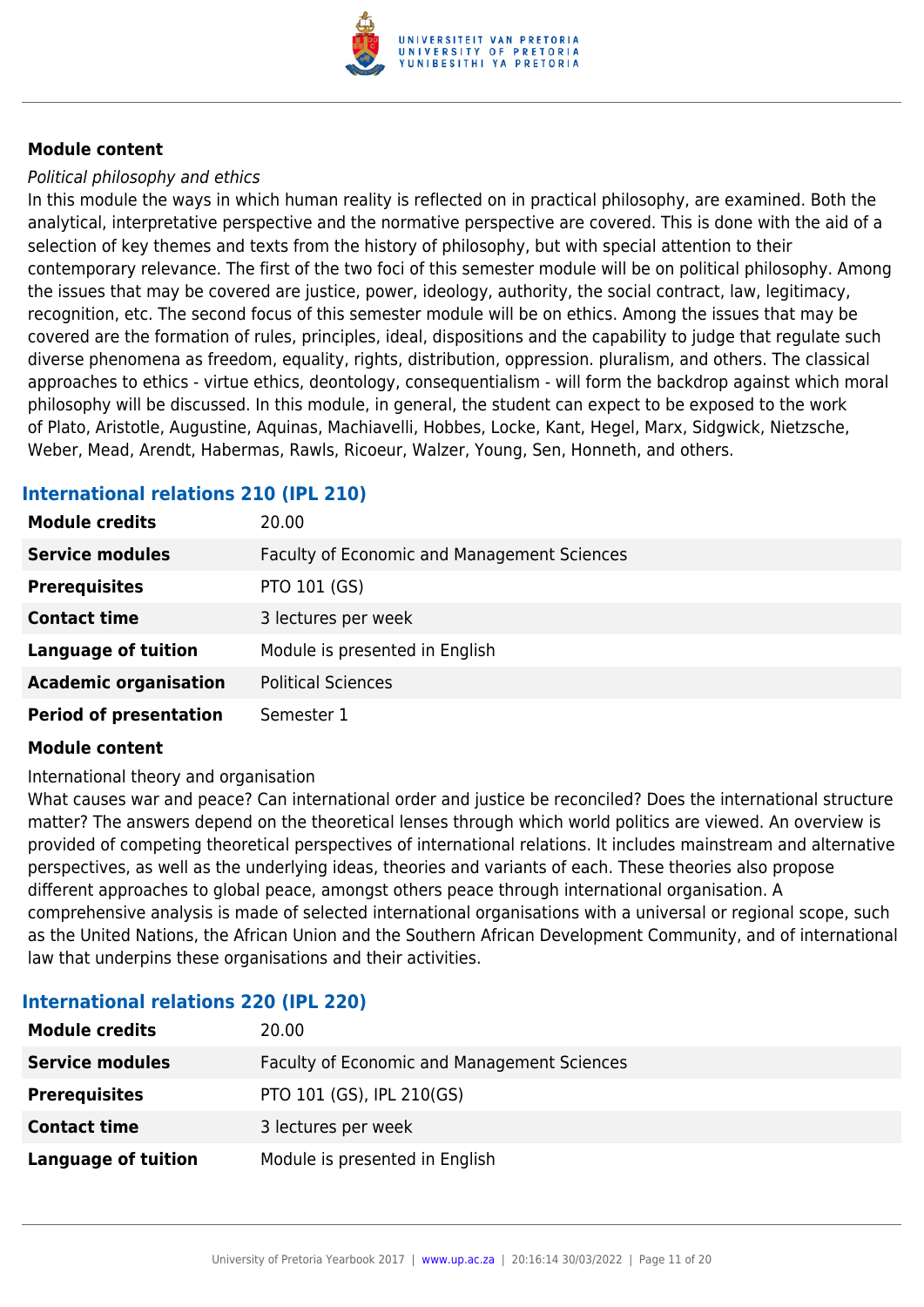

| <b>Academic organisation</b> | <b>Political Sciences</b> |
|------------------------------|---------------------------|
|------------------------------|---------------------------|

## **Period of presentation** Semester 2

## **Module content**

Foreign policy and diplomacy

A short introduction to the study of foreign policy is followed by an explanation of the use of the comparative method and a framework for foreign policy analysis and evaluation. This allows for a comparative study of the foreign policies of selected states from the major regions of the world, amongst others of South African foreign policy. In each case study the policy environment, the formulation and implementation processes, as well as the substance of the particular state's foreign policy are covered. Thereafter the focus narrows to diplomacy: the oldest, most versatile and universally used instrument of foreign policy. The nature, history, modes of diplomacy and legal framework of the institution are explored. Examples are drawn from global practice, with specific consideration of the evolution of diplomatic practice within the African and South African context.

## **Statistics 210 (STK 210)**

| <b>Module credits</b>         | 20.00                                                                                                                                                |
|-------------------------------|------------------------------------------------------------------------------------------------------------------------------------------------------|
| <b>Service modules</b>        | Faculty of Engineering, Built Environment and Information Technology<br><b>Faculty of Humanities</b><br>Faculty of Natural and Agricultural Sciences |
| <b>Prerequisites</b>          | <b>STK 110, STK 120</b>                                                                                                                              |
| <b>Contact time</b>           | 3 lectures per week, 1 practical per week                                                                                                            |
| <b>Language of tuition</b>    | Module is presented in English                                                                                                                       |
| <b>Academic organisation</b>  | <b>Statistics</b>                                                                                                                                    |
| <b>Period of presentation</b> | Semester 1                                                                                                                                           |

#### **Module content**

Counting techniques. Probability theory: Sample spaces, events, rules of probability, conditional probabilities, independent events and Bayes' theorem. Probability distributions and probability densities: cumulative distribution functions, marginal distributions, joint distributions, conditional distributions and independence. Expected values: Moments, Chebyshev's theorem, moment-generating functions, product moments, moments of linear combinations of random variables and conditional expectations. Transformation techniques of random variables. Identification, use, evaluation and interpretation of statistical computer packages and statistical techniques.

## **Statistics 220 (STK 220)**

| <b>Module credits</b>      | 20.00                                                                                                                                                |
|----------------------------|------------------------------------------------------------------------------------------------------------------------------------------------------|
| <b>Service modules</b>     | Faculty of Engineering, Built Environment and Information Technology<br><b>Faculty of Humanities</b><br>Faculty of Natural and Agricultural Sciences |
| <b>Prerequisites</b>       | <b>STK 210 GS</b>                                                                                                                                    |
| <b>Contact time</b>        | 3 lectures per week, 1 practical per week                                                                                                            |
| <b>Language of tuition</b> | Module is presented in English                                                                                                                       |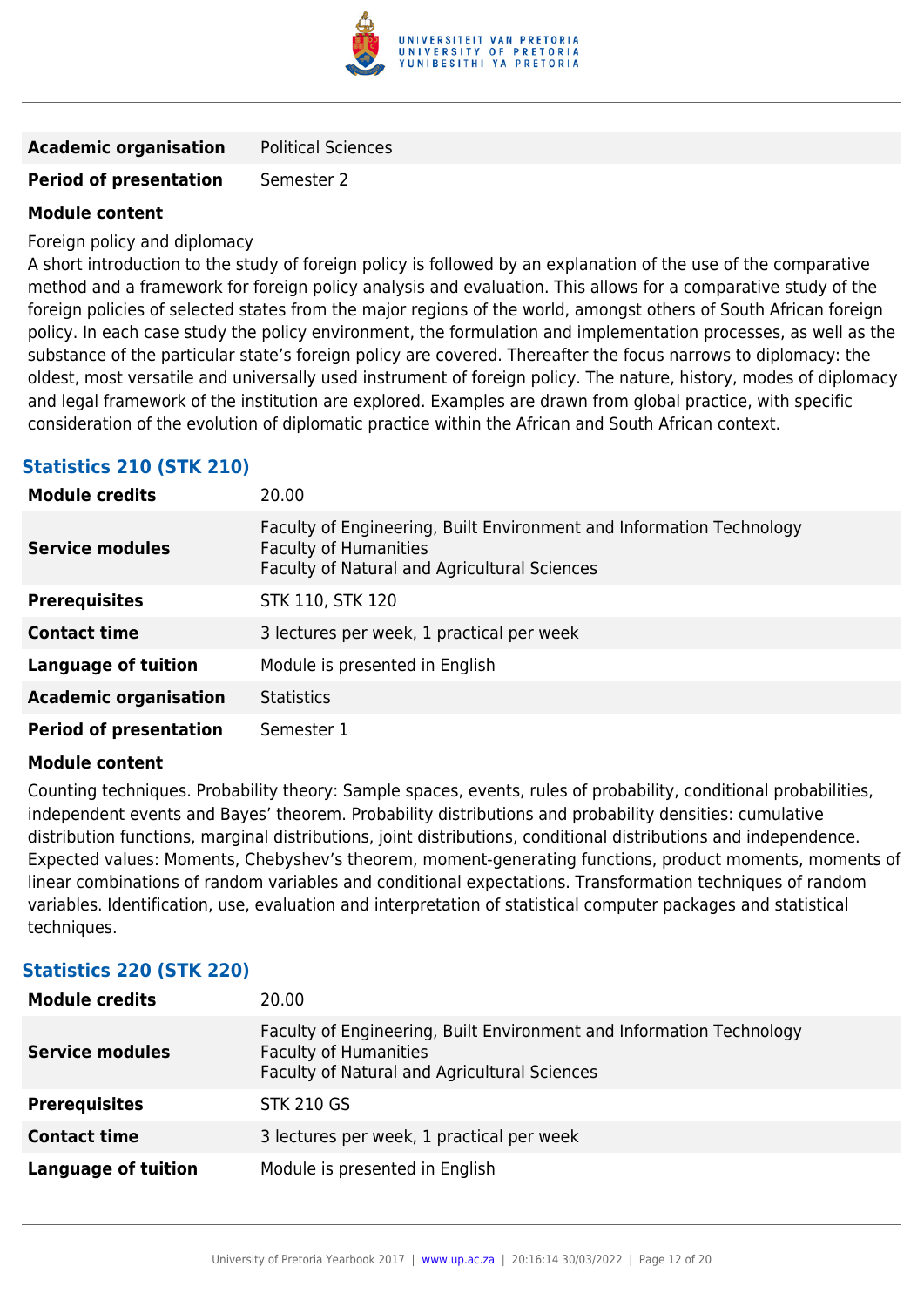

**Academic organisation** Statistics

**Period of presentation** Semester 2

## **Module content**

Special probability distributions: the discrete uniform distribution, Bernoulli distribution, binomial distribution, negative binomial and geometric distribution, the hypergeometric distribution, Poisson distribution and multinomial distribution. Special probability densities: Uniform distribution, gamma, exponential and chi-square distributions, the beta distribution, the normal distribution and the bivariate normal distribution. Functions of random variables. Sampling distributions, point estimation, interval estimation and hypothesis testing. Regression Analysis. Identification, use, evaluation and interpretation of statistical computer packages and statistical techniques.

## **Political science 210 (STL 210)**

| <b>Module credits</b>         | 20.00                                              |
|-------------------------------|----------------------------------------------------|
| <b>Service modules</b>        | <b>Faculty of Economic and Management Sciences</b> |
| <b>Prerequisites</b>          | <b>PTO 101(GS)</b>                                 |
| <b>Contact time</b>           | 3 lectures per week                                |
| <b>Language of tuition</b>    | Module is presented in English                     |
| <b>Academic organisation</b>  | <b>Political Sciences</b>                          |
| <b>Period of presentation</b> | Semester 1                                         |

## **Module content**

#### Political dynamics (Micro)

The study of the theory and practice of behavioural phenomena in politics. With reference to appropriate examples, the emphasis is on the study of political culture, leadership, communication, interests groups, parties and party systems; on elections, electoral systems, voting behaviour; and on public opinion and direct popular control techniques.

## **Political science 220 (STL 220)**

| <b>Module credits</b>         | 20.00                                       |
|-------------------------------|---------------------------------------------|
| <b>Service modules</b>        | Faculty of Economic and Management Sciences |
| <b>Prerequisites</b>          | PTO 101 (GS), STL 210(GS)                   |
| <b>Contact time</b>           | 3 lectures per week                         |
| <b>Language of tuition</b>    | Module is presented in English              |
| <b>Academic organisation</b>  | <b>Political Sciences</b>                   |
| <b>Period of presentation</b> | Semester 2                                  |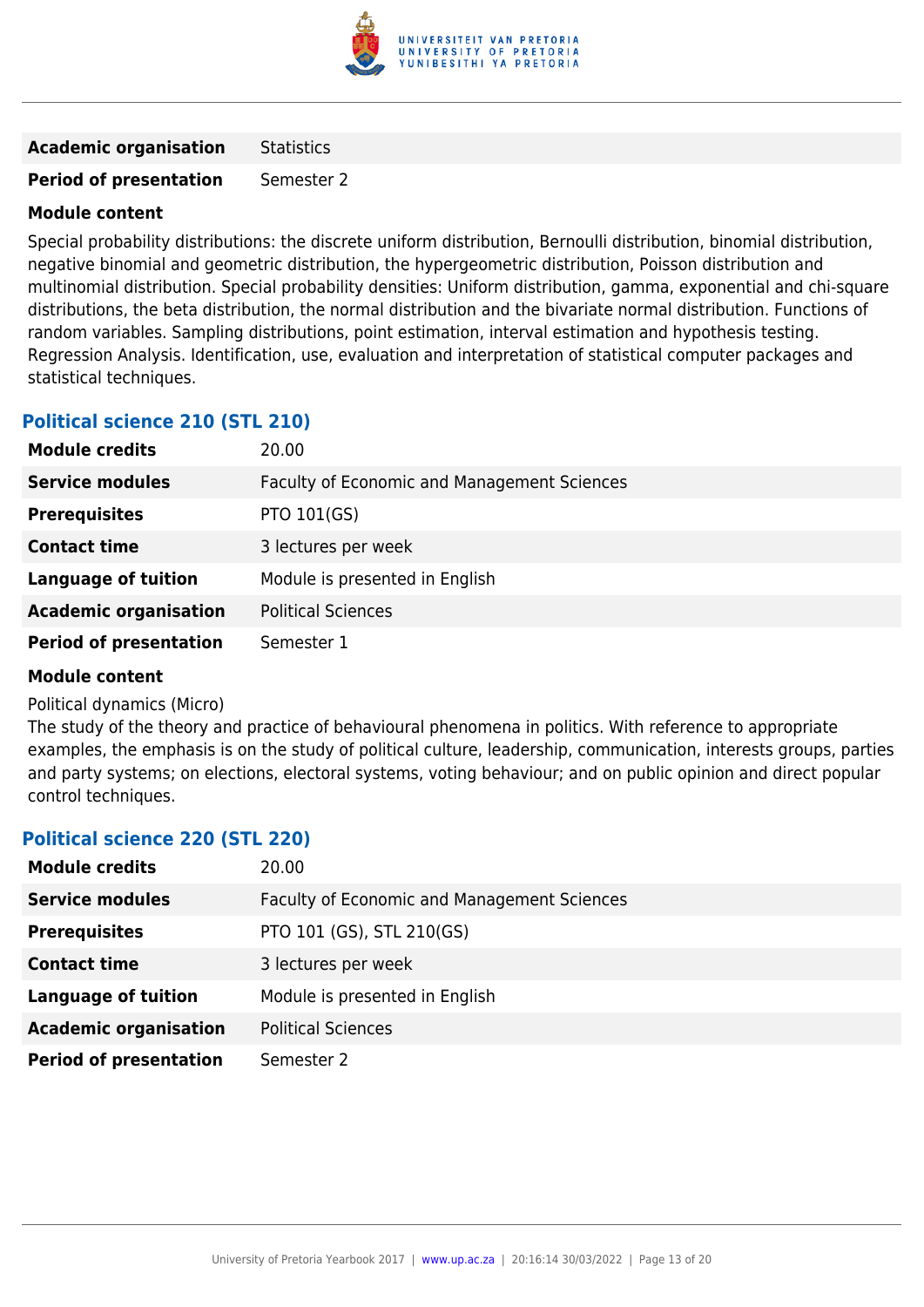

Political dynamics (Macro)

A theoretical basis and framework is provided for the description, analysis and classification of political and policy problems. The emphasis is on the nature of the state, governance and conflict in Africa. Amongst others a study is made of the issues of colonialism and post-colonialism, democratisation, authoritarianism and the development of the state in Africa, in the context of a globalising world.

## **Economics 234 (EKN 234)**

| <b>Module credits</b>         | 16.00                                                                                                                                                                               |
|-------------------------------|-------------------------------------------------------------------------------------------------------------------------------------------------------------------------------------|
| <b>Service modules</b>        | Faculty of Engineering, Built Environment and Information Technology<br><b>Faculty of Education</b><br><b>Faculty of Humanities</b><br>Faculty of Natural and Agricultural Sciences |
| <b>Prerequisites</b>          | EKN 214, STK 120                                                                                                                                                                    |
| <b>Contact time</b>           | 3 lectures per week                                                                                                                                                                 |
| <b>Language of tuition</b>    | Module is presented in English                                                                                                                                                      |
| <b>Academic organisation</b>  | Economics                                                                                                                                                                           |
| <b>Period of presentation</b> | Semester 2                                                                                                                                                                          |

#### **Module content**

Macroeconomics

Application of the principles learned in EKN 214 on the world we live in. We look at international markets and dynamic macroeconomic models, and familiarise the students with the current macroeconomic policy debates. We also take a look at the latest macroeconomic research in the world. The course includes topics of the mathematical and econometric analysis of macroeconomic issues.

## **Economics 244 (EKN 244)**

| <b>Module credits</b>         | 16.00                                                                        |
|-------------------------------|------------------------------------------------------------------------------|
| <b>Service modules</b>        | <b>Faculty of Humanities</b><br>Faculty of Natural and Agricultural Sciences |
| <b>Prerequisites</b>          | EKN 224, STK 120                                                             |
| <b>Contact time</b>           | 3 lectures per week                                                          |
| <b>Language of tuition</b>    | Module is presented in English                                               |
| <b>Academic organisation</b>  | <b>Economics</b>                                                             |
| <b>Period of presentation</b> | Semester 2                                                                   |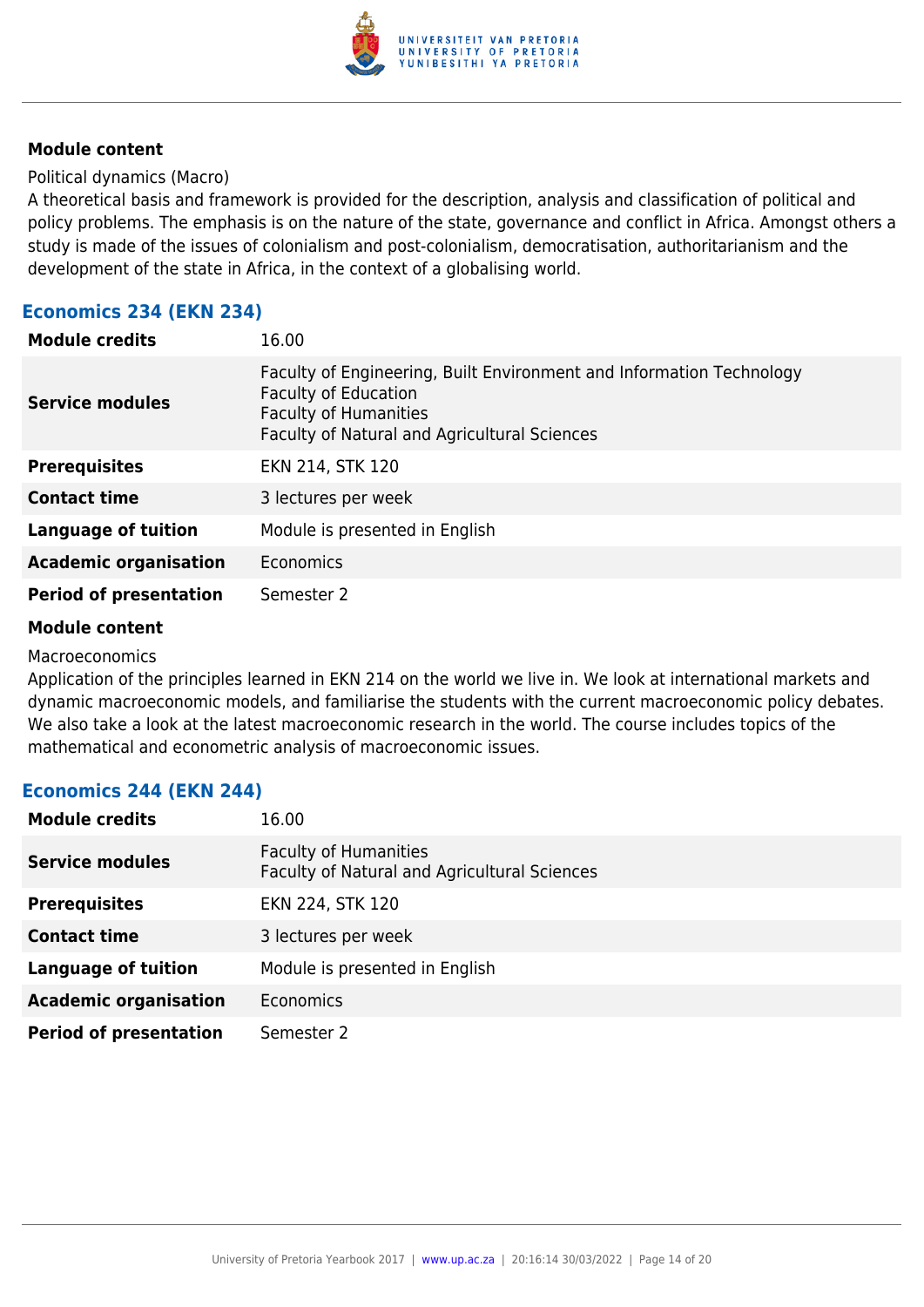

#### **Microeconomics**

From general equilibrium and economic welfare to uncertainty and asymmetric information. In this module we apply the principles learned in EKN 224 on the world around us by looking at the microeconomic principles of labour and capital markets, as well as reasons why the free market system could fail. We touch on the government's role in market failures. The course includes topics of the mathematical and econometric analysis of microeconomic issues.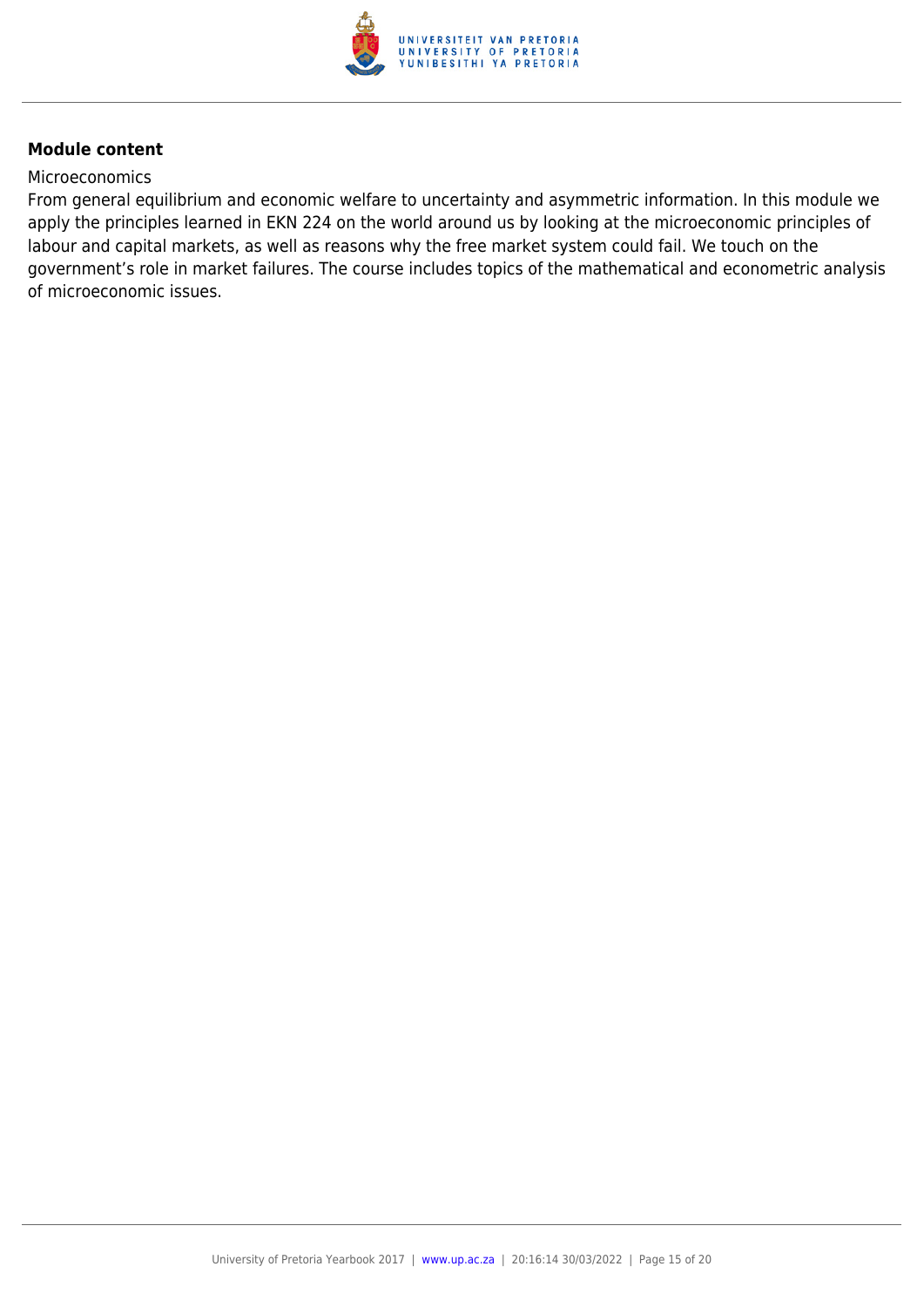

## Curriculum: Final year

## **Minimum credits: 160**

**Students should choose ONE of the following two sequences of Political Sciences modules in Year 3: IPL 310/320 or STL 310/320.**

## **Core modules**

## **Economics 310 (EKN 310)**

| <b>Module credits</b>         | 20.00                                                                                                                                                                               |
|-------------------------------|-------------------------------------------------------------------------------------------------------------------------------------------------------------------------------------|
| Service modules               | Faculty of Engineering, Built Environment and Information Technology<br><b>Faculty of Education</b><br><b>Faculty of Humanities</b><br>Faculty of Natural and Agricultural Sciences |
| <b>Prerequisites</b>          | EKN 214, EKN 234 or EKN 224, EKN 244                                                                                                                                                |
| <b>Contact time</b>           | 2 lectures per week, 1 discussion class per week                                                                                                                                    |
| <b>Language of tuition</b>    | Afrikaans and English is used in one class                                                                                                                                          |
| <b>Academic organisation</b>  | Economics                                                                                                                                                                           |
| <b>Period of presentation</b> | Semester 1                                                                                                                                                                          |

#### **Module content**

#### Public finance

Role of government in the economy. Welfare economics and theory of optimality. Ways of correcting market failures. Government expenditure theories, models and programmes. Government revenue. Models on taxation, effects of taxation on the economy. Assessment of taxation from an optimality and efficiency point of view. South African perspective on public finance.

## **Economics 320 (EKN 320)**

| <b>Module credits</b>         | 20.00                                                                                                                                                                               |
|-------------------------------|-------------------------------------------------------------------------------------------------------------------------------------------------------------------------------------|
| <b>Service modules</b>        | Faculty of Engineering, Built Environment and Information Technology<br><b>Faculty of Education</b><br><b>Faculty of Humanities</b><br>Faculty of Natural and Agricultural Sciences |
| <b>Prerequisites</b>          | <b>EKN 310 GS</b>                                                                                                                                                                   |
| <b>Contact time</b>           | 1 discussion class per week, 2 lectures per week                                                                                                                                    |
| <b>Language of tuition</b>    | Afrikaans and English is used in one class                                                                                                                                          |
| <b>Academic organisation</b>  | Economics                                                                                                                                                                           |
| <b>Period of presentation</b> | Semester 2                                                                                                                                                                          |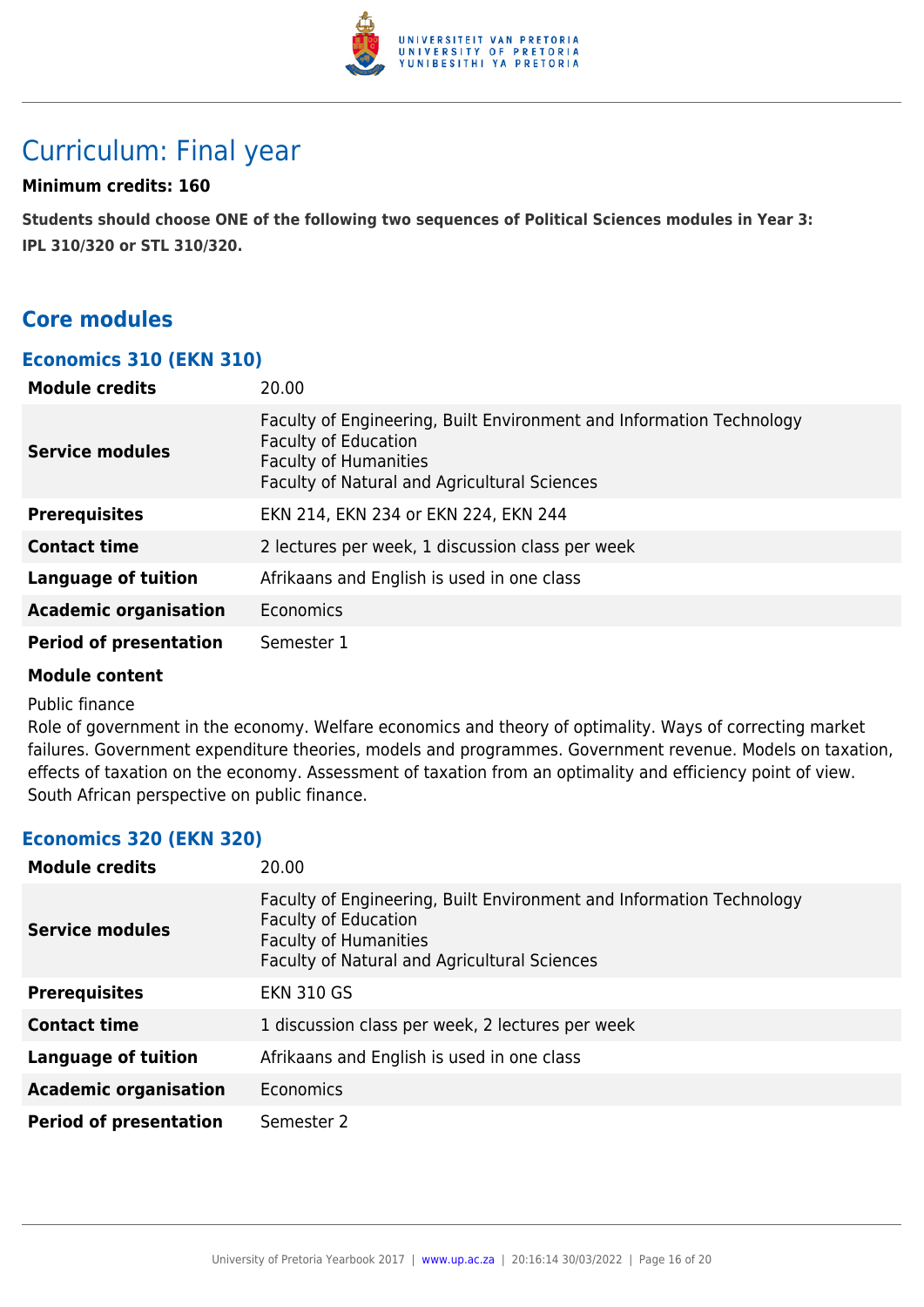

### Economic analyses

Identification, collection and interpretation process of relevant economic data; the national accounts (i.e. income and production accounts, the national financial account, the balance of payments and input-output tables); economic growth; inflation; employment, unemployment, wages, productivity and income distribution; business cycles; financial indicators; fiscal indicators; social indicators; international comparisons; relationships between economic time series - regression analysis; long-term future studies and scenario analysis; overall assessment of the South African economy from 1994 onwards.

## **Philosophy 310 (FIL 310)**

| <b>Module credits</b>         | 30.00                                                                |
|-------------------------------|----------------------------------------------------------------------|
| <b>Service modules</b>        | Faculty of Engineering, Built Environment and Information Technology |
| <b>Prerequisites</b>          | At least three of FIL 110, 120, 210, 220                             |
| <b>Contact time</b>           | 1 discussion class per week, 2 lectures per week                     |
| <b>Language of tuition</b>    | Separate classes for Afrikaans and English                           |
| <b>Academic organisation</b>  | Philosophy                                                           |
| <b>Period of presentation</b> | Semester 1                                                           |

## **Module content**

Philosophical anthropology and cognitive philosophy

In this module the focus is on the quest to understand humankind and its relations to reality and knowledge. Both the analytical, interpretative perspective and the normative perspective are covered. This is done with the aid of a selection of key themes and texts from the history of philosophy, but with special attention to their contemporary relevance. The first of the two foci of this semester module is philosophical anthropology or contemporary metaphysics. Themes covered may include: Is a human more than the sum total of its properties?; the relation between consciousness, self-consciousness and the human unconscious; the meaning of life; the nature of personal identity; the issue of free will, and others. The second focus of the semester module is the congnitive disciplines of philosophy, such as philosophy of science, philosophy of mind and epistemology. In philosophy of science, themes covered may include the types of reasoning in science, the nature and role of explanations in science, the scientific realism debate, the nature of scientific progress, justification of scientific theories, the role of truth in science, and others. In philosophy of mind, themes covered may include the relation between spriit, psyche and body - the mind-body problem, the nature of consciousness and qualia, dualism, materialism, functionalism, physicalism, supervenience, intentionality, and others. In epistemology themes covered may include rationalism, empiricism, transcendental, idealism and Kant foundationalism coherentism, epistemic internalism and externalism, radical scepticism, and others.

## **Philosophy 320 (FIL 320)**

| <b>Module credits</b>  | 30.00                                                                |
|------------------------|----------------------------------------------------------------------|
| <b>Service modules</b> | Faculty of Engineering, Built Environment and Information Technology |
| <b>Prerequisites</b>   | FIL 110, 120, 210, 220 and 310                                       |
| <b>Contact time</b>    | 1 discussion class per week, 2 lectures per week                     |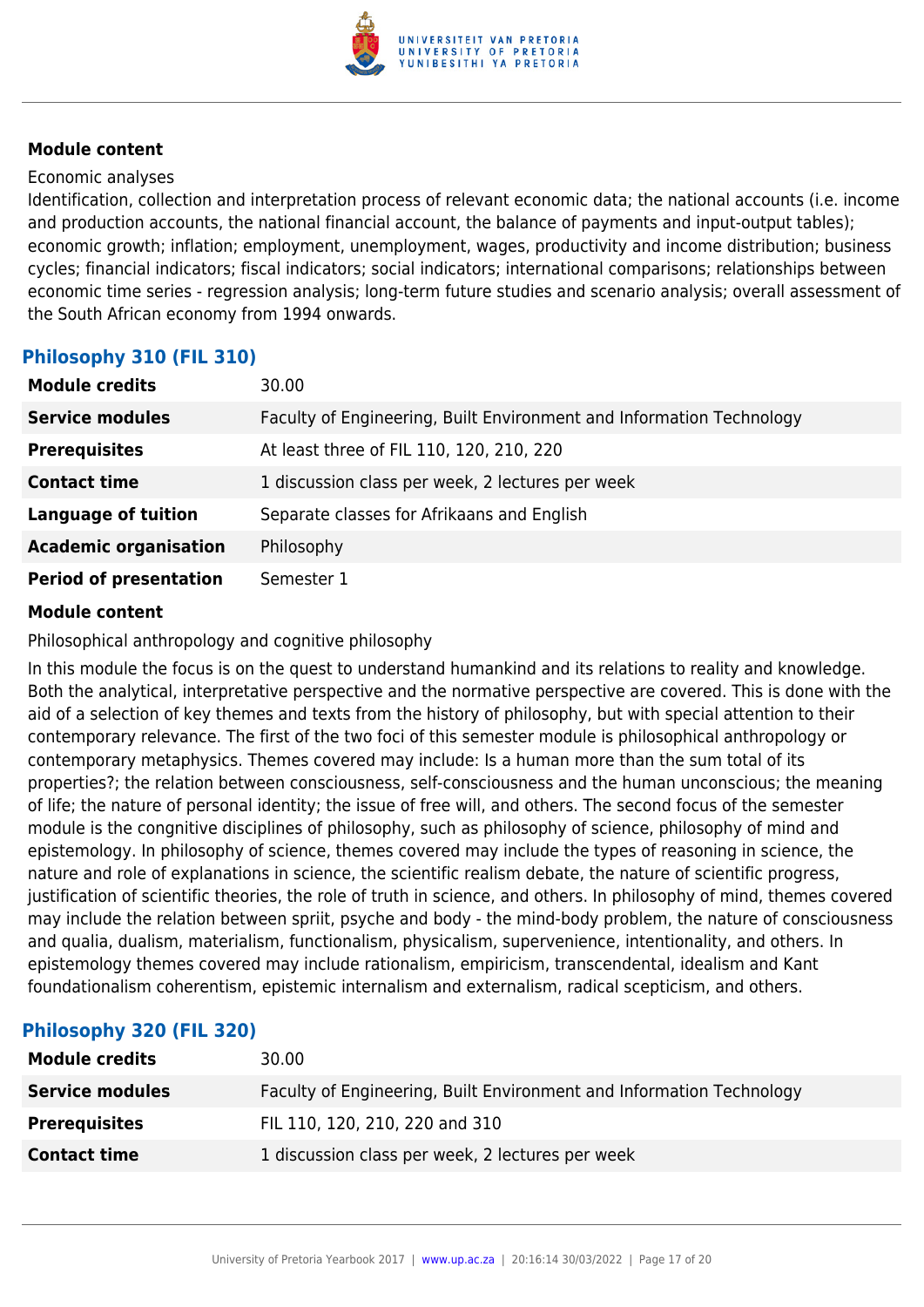

| Language of tuition           | Separate classes for Afrikaans and English |
|-------------------------------|--------------------------------------------|
| <b>Academic organisation</b>  | Philosophy                                 |
| <b>Period of presentation</b> | Semester 2                                 |

Philosophical hermeneutics and social philosophy

The first of the two foci of this semester module is a discussion and analysis of philosophical perspectives on the hermeneutical problem (the problem of understanding and interpretation), with particular attention to contemporary thinkers such as Nietzsche, Heidegger, Gadamer and Derrida. The second focus of the semester module is social philosophy where philosophical questions on social forms, structures, institutions, practices, habitus and ethos will be raised. A range of themes may be investigated, such as structure and agency, social imaginaries, new social formations, institutional cultures, gender and sexuality, subject constitution, and others. Furthermore, the framing of these themes in a spectrum of approaches including Critical Theory, Theory of Ideology, Constractariansim, Social Action Theory, Metaphorology, Critical Race Theory, Genealogy, and others will be analysed and explored.

## **International relations 310 (IPL 310)**

| <b>Module credits</b>         | 30.00                                       |
|-------------------------------|---------------------------------------------|
| <b>Service modules</b>        | Faculty of Economic and Management Sciences |
| <b>Prerequisites</b>          | PTO 101, IPL 210(GS), 220(GS)               |
| <b>Contact time</b>           | 3 lectures per week                         |
| <b>Language of tuition</b>    | Module is presented in English              |
| <b>Academic organisation</b>  | <b>Political Sciences</b>                   |
| <b>Period of presentation</b> | Semester 1                                  |

#### **Module content**

International political economy

The nature and functioning of the international contemporary political-economic order are analysed against the background of the process of globalisation. The focus is on the interaction of political and economic trends and issues such as the economic importance and political impact of regional trade blocs; the debt burden of states; international aid; the role and influence of multinational corporations; and the transfer of technology to lessdeveloped countries; the rise of new economic powers in the Global South; and global economic governance.

## **International relations 320 (IPL 320)**

| <b>Module credits</b>        | 30.00                                       |
|------------------------------|---------------------------------------------|
| <b>Service modules</b>       | Faculty of Economic and Management Sciences |
| <b>Prerequisites</b>         | PTO 101, IPL 210(GS), 220(GS), 310(GS)      |
| <b>Contact time</b>          | 3 lectures per week                         |
| <b>Language of tuition</b>   | Module is presented in English              |
| <b>Academic organisation</b> | <b>Political Sciences</b>                   |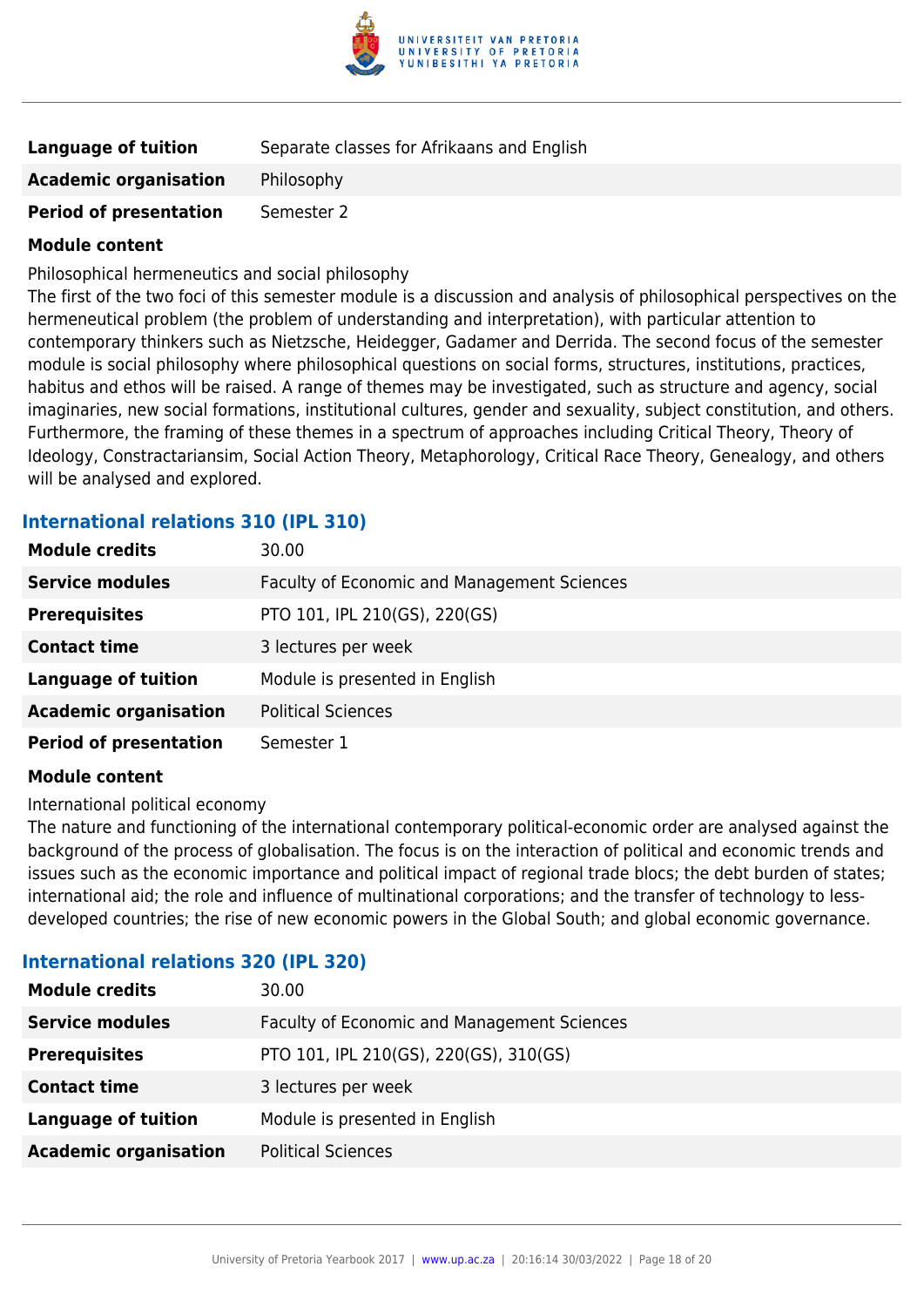

## **Period of presentation** Semester 2

## **Module content**

### Security and strategic studies

A study of traditional and contemporary approaches to security and strategy. Attention is paid to new theories on war, security and strategy; military and non-military security issues and threats; the national security of developing states; as well as the relationship between policy, strategy and tactics. The latter includes an introductory overview of the nature, levels, patterns, forms and instruments of strategy, and the laws of war. The national, regional and continental security situation in Africa and modes of multilateral security cooperation in particular are analysed, also in relation to extra-continental trends. Regarding the aforesaid, emphasis is placed on the legal and institutional framework, national security policy and strategic posture of South Africa.

## **Political science 310 (STL 310)**

| <b>Module credits</b>         | 30.00                                              |
|-------------------------------|----------------------------------------------------|
| <b>Service modules</b>        | <b>Faculty of Economic and Management Sciences</b> |
| <b>Prerequisites</b>          | PTO 101, STL 210(GS), 220(GS)                      |
| <b>Contact time</b>           | 3 lectures per week                                |
| <b>Language of tuition</b>    | Module is presented in English                     |
| <b>Academic organisation</b>  | <b>Political Sciences</b>                          |
| <b>Period of presentation</b> | Semester 1                                         |

#### **Module content**

#### Political theory

A theoretical and normative study of political ideas. This includes the study of key political thinkers such as Plato, Thomas Hobbes and John Rawls as well as the contemporary manifestations of ideologies such as liberalism, socialism, conservatism and nationalism. This normative assessment of politics concludes with a critical evaluation of the development, nature and practical value of prominent democratic theories including participatory, legal, and deliberative democracy.

## **Political science 320 (STL 320)**

| <b>Module credits</b>         | 30.00                                              |
|-------------------------------|----------------------------------------------------|
| <b>Service modules</b>        | <b>Faculty of Economic and Management Sciences</b> |
| <b>Prerequisites</b>          | PTO 101, STL 210(GS), STL 220(GS), 310(GS)         |
| <b>Contact time</b>           | 3 lectures per week                                |
| <b>Language of tuition</b>    | Module is presented in English                     |
| <b>Academic organisation</b>  | <b>Political Sciences</b>                          |
| <b>Period of presentation</b> | Semester 2                                         |